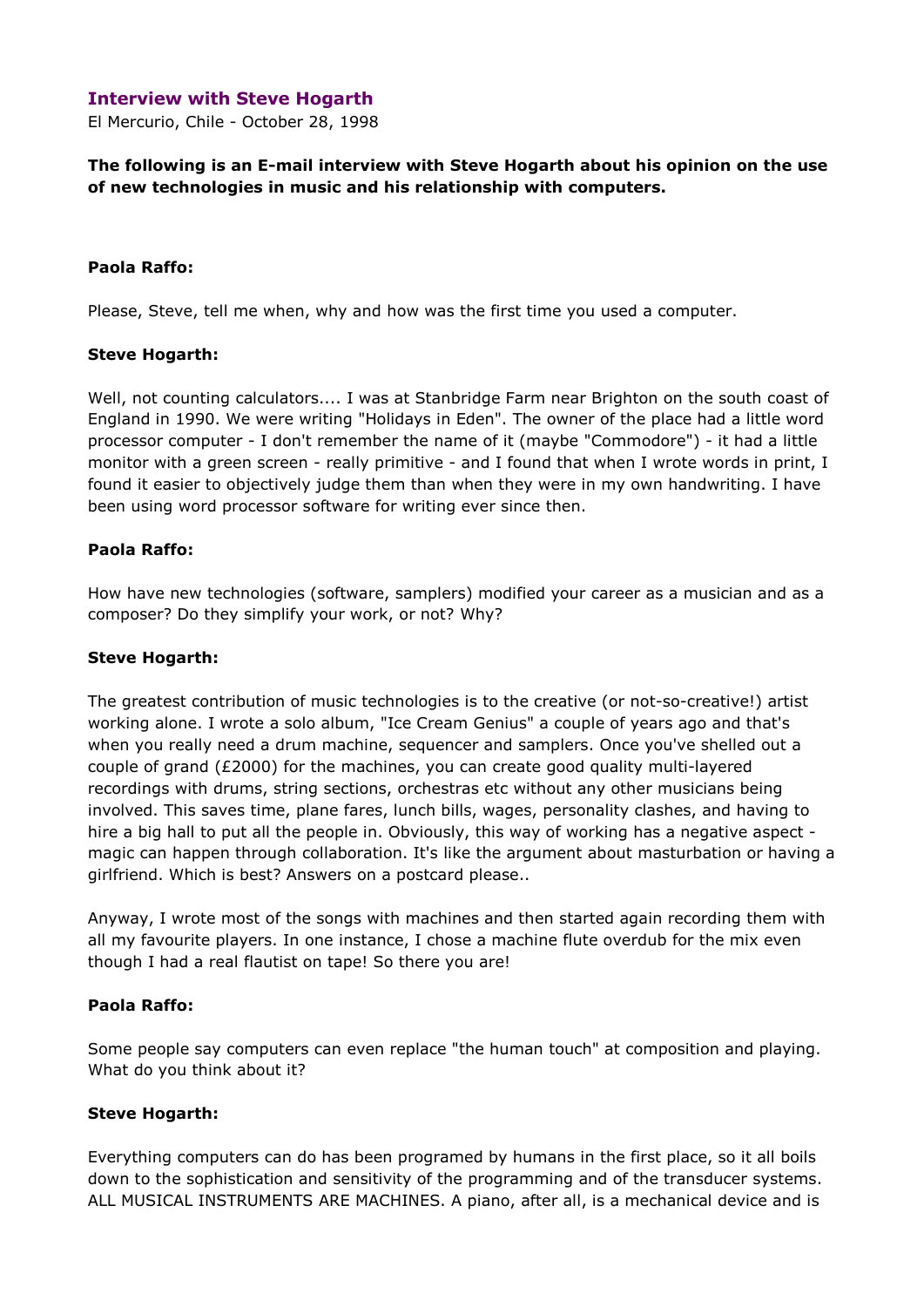limited by it's capacity to interpret the players expressions - similarly the player must learn to operate the piano's "system" so that his ideas become heard the way he (or she) imagines them.

I'm sure computers can be programmed to compose pop songs. I think that's already happening every day. Maybe a time will come soon where elevator music or "muzac" will be generated by a little box which actually composes random symphonies or pop tunes. Everyone could have one in their homes. Perhaps psychiatrists could help program them so that the compositions stimulate parts of the brain which make us feel good. Am I beginning to worry you yet?.. Perhaps people could pay to go to a concert and see the machine hooked up to a big loud PA system and to banks of kaleidoscopic lazers which could shine upon the most beautiful supermodels who could remove their clothes during the show whilst singing into machines which turn their atonal mumblings into beautiful, perfectly pitched voices-of angels singing melodies which are perfect for the music generated by the machine. As systems develop, Drugs, alcohol and prostitution could become a thing of the past. Noone would need them. Certain computers however, may have to be made illegal!

# Paola Raffo:

How would you define Marillion's relationship with new technologies?

# Steve Hogarth:

We all now have laptops. They are all Macintosh. Mark Kelly also has a PSION series 5 palmtop which he carries everywhere for email. Our keyboards are routed via an Opcode system which manages the voice programs and midi interfacing from various keyboards, midi pedals etc. In short, both in the studio and especially live, we are dependent upon the presence of computerised keyboard and midi management. When we record keyboards we use sequencers as well as tape recorders. Live, we don't us sequencers at all. Samplers are very important to us. These are played via various controllers which are routed by computer. I use wireless radio/midi transmitters during the live show. My most recent toy is a cricket bat which has been custom converted to enable me to play it like a remote keybard. I used it to play a saxophone solo during "This Strange Engine".

# Paola Raffo:

For yourself, how much importance has the e-mail?

## Steve Hogarth:

Email is a great tool if you need a speedy response to questions from around the world. It's a very useful business tool - you can write a letter to Australia and have a reply a couple of hours later and, unlike a phonecall, all the details are in print! I use email alot for business stuff. It's handy for approving artwork too because you can download picture files. It's also quite useful for interviews! It would be a shame if the postman was made redundant, though...

## Paola Raffo:

How have been your experiences with chat (IRC)?

## Steve Hogarth: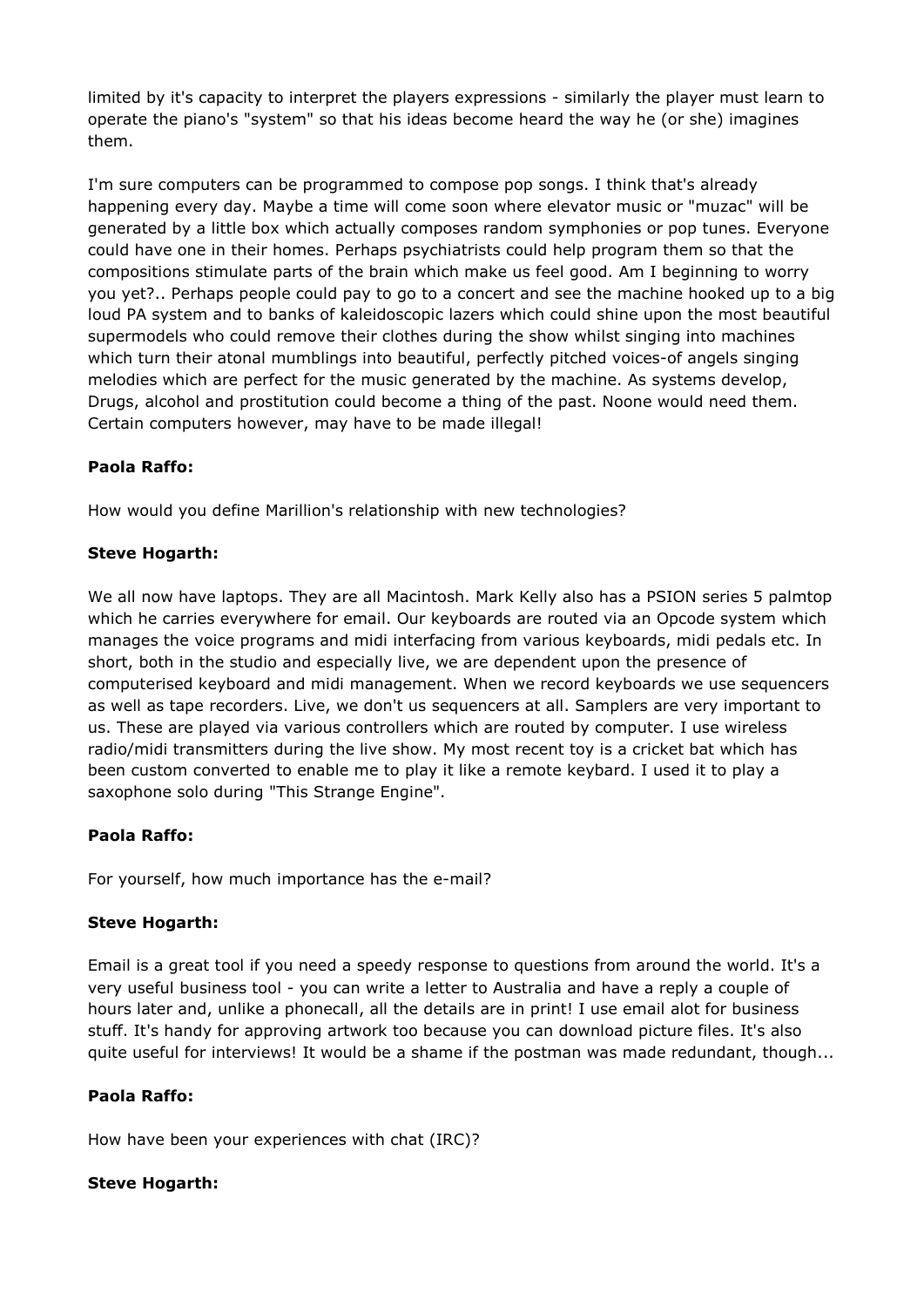Great fun. Extremely good for having direct conversations with strangers whilst being able to maintain a discreet distance. In that sense, it's a revolutionary social tool. It breaks down the predjudice of "Strangerism" along with racism, countryism and various other "ism's". Because the net's so international, it's possible to broadcast to the world from your home and have the world listen and reply. It's like having a cross section of the globe in your house for a party, but you don't have to clean up the house afterwards..

# Paola Raffo:

What do you think about the Internet, specially about its function as a massive media?

## Steve Hogarth:

It's potential as a global mass-communication medium-for-all is still to be fully realised. My biggest concern is that the big corporations who now own the world (and let's face it, that's more-or-less the case!) will find a way to restrict personal freedoms within the net, so that their products become prevalent. If that doesn't happen, then the net will continue to increasingly provide an alternative FREE access to a spectrum of information which isn't censored. Band's like Marillion will reach a stage where we can finance a major record release ourselves, simply by marketing and selling direct to our fans. Unfortunately I'm afraid that capitalism will find a way to control such systems - there'll be major record stores on the net which are easier to access than minor ones and people like us will end up needing to pay to sell through these sites if we are to compete. That's my suspicion anyway.

At the moment, the charts here in the UK are easily influenced by the major labels' money. I can't imagine them easily letting go of their high earning investments.

## Paola Raffo:

Would you broadcast a concert in real time, through the Internet? Why?

## Steve Hogarth:

I'm sure it's something we'll be doing quite soon.

## Paola Raffo:

Are you a "Web surfer"? Which are your favourite Web sites (besides "The Official H Website")? ;-)

## Steve Hogarth:

I don't have alot of spare time to sit in front of the computer at home. I carry my laptop with me everywhere. It has an on-board modem for emails but it's a little slow for web-surfing. I know Mark Kelly visits alot of the shareware sites for downloading music software.

He recently acquired a brand new system for my Kurzweil K2500 sampler. I find it mindboggling to think that it's now possible to completely improve and update a musical instrument without loosening a single screw!

## Paola Raffo: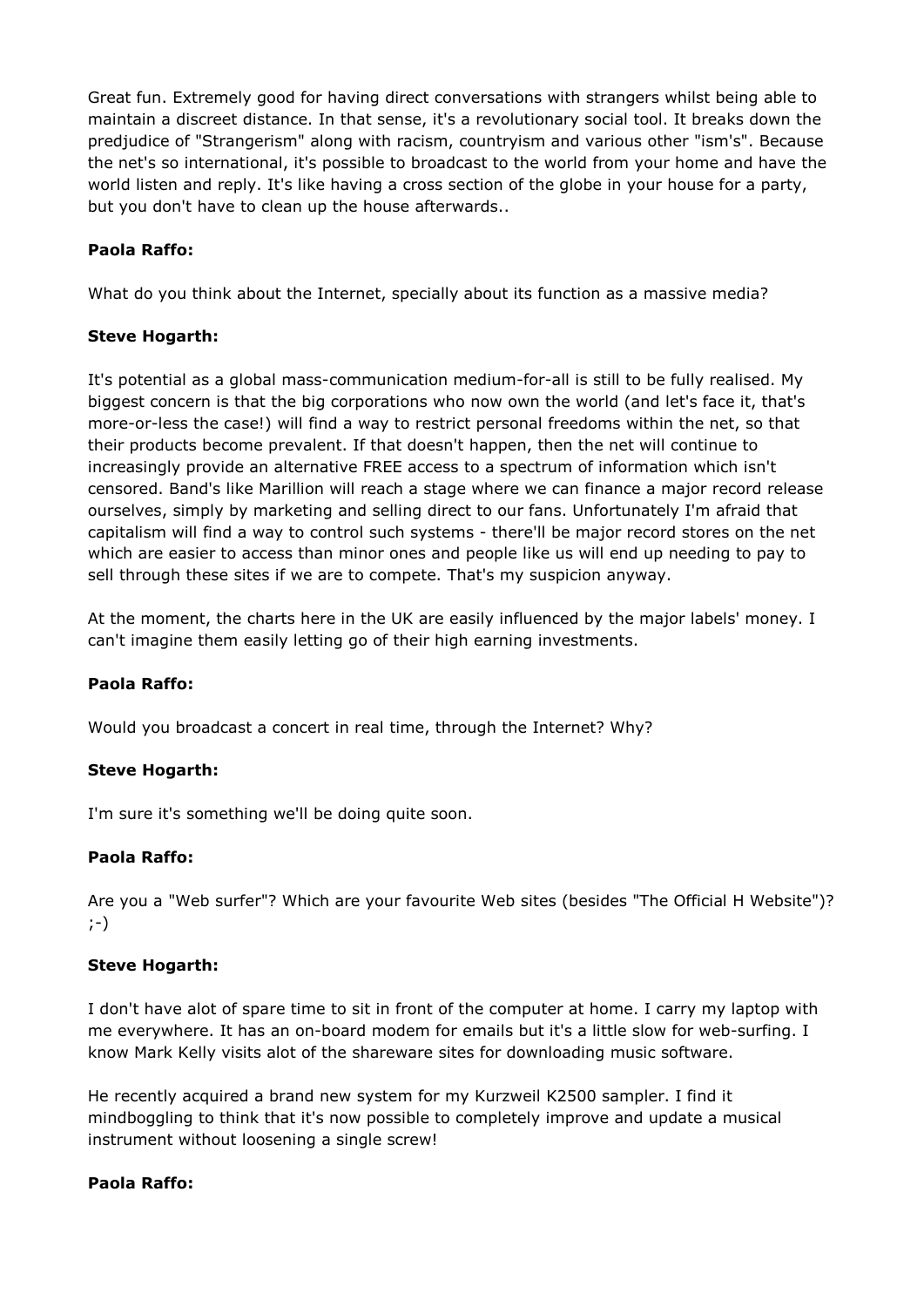If you have the opportunity to make a CD-ROM about Marillion, which things about the band (and yourself) would you include in it? Why?

## Steve Hogarth:

We're still thinking about all this.. There's a couple of designers in Hamburg, Germany, who are wanting to put one together for us. We're having a meeting in Hamburg in a couple of weeks. At the moment it's too early to say. We don't want to just put out something average, so it's a big decision.

#### Paola Raffo:

What computer do you have? What do you use it for? (playing games, send e-mails, surfing the Web, writing lyrics...)? Do you take it with you when you're on the road?

#### Steve Hogarth:

At home we have a Mac Performa 5400/180 desktop. I use it mainly for Adobe Photoshop applications, because I can't view them on my laptop. I have a Mac Powerbook160 which only has a black and white screen. I always carry it with me. It contains all my poems and lyrics, my business files, faxes, letters, my year planner, my tour diary, tour itineraries, set lists, my accounts, my address book, and damn nearly everything I need in life!

I don't play games.

#### Paola Raffo:

Marillion played in Chile on june 25, 1997 (it was really amazing!). How would you define the chilean public? Will Marillion come back to Chile? When?

#### Steve Hogarth:

I'm reluctant to generalise about a nation (slippery slope...) but I really liked all the people I met in Santiago. It's a city with a village atmosphere! I found the people to have the same spiritual vibe as the Brazilians (who I love) but with a slightly calmer spirit - a kind of serenity. Everyone welcomed us an a genuine way.

The show was great - a real surprise.

We'll come back to Chile the first chance we get. I'm afraid it boils down to money - it's expensive for us to bring our equipment and crew so far, and with the problems in the Brazilian economy, it's unlikely that we'll be able to come to Brazil on this forthcoming tour. We're always open to offers!

#### Paola Raffo:

Also, I need some information about you (if you're married, children; the city where do you live); who are your favourite singers (or bands), and your hobbies.

#### Steve Hogarth:

I've been married since 1980 and I have two children, a girl aged 10 and a boy aged 7. I have